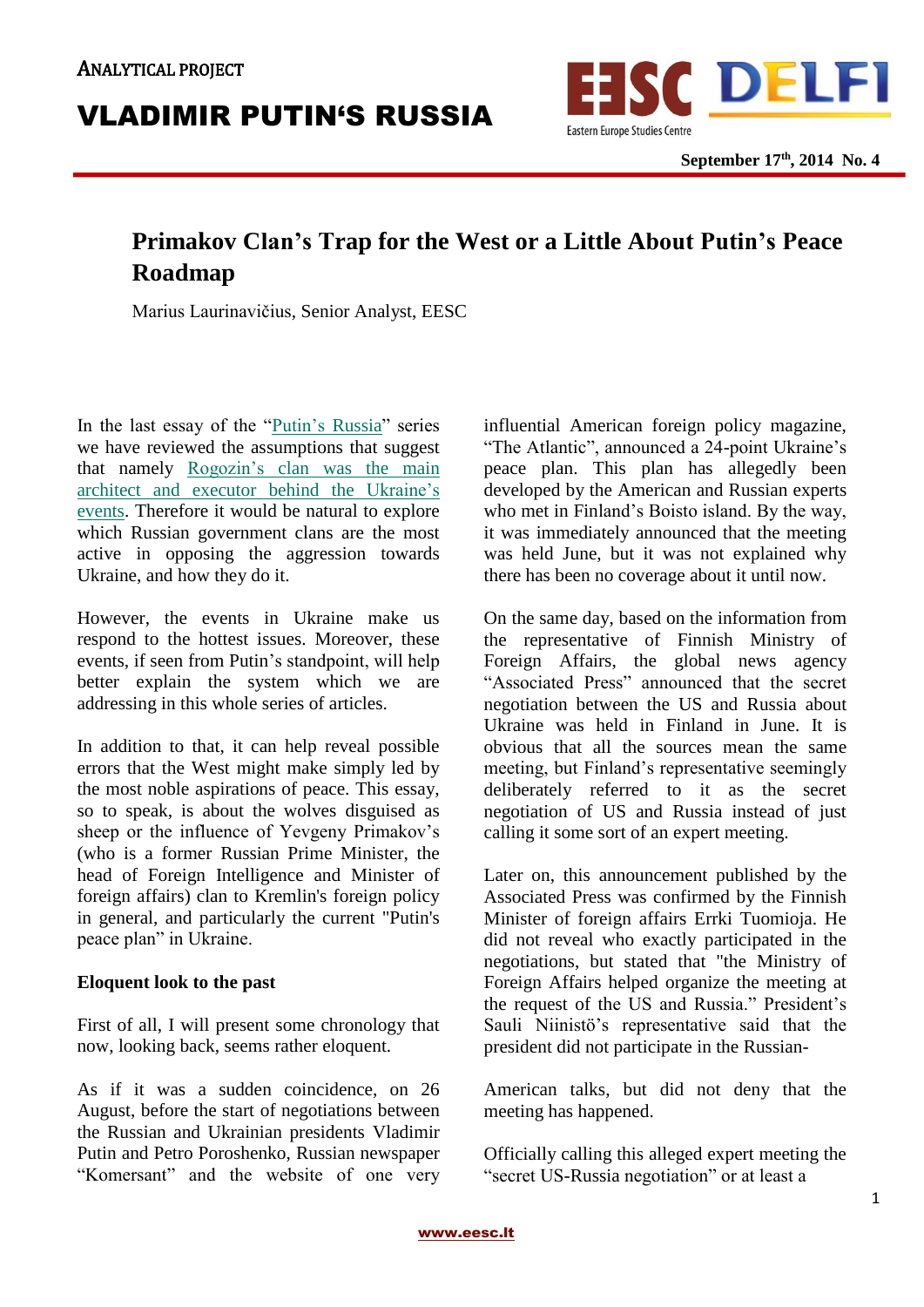meeting that has been organized by the Foreign Ministry "at the request of US and Russian parties" leaves plenty of room for consideration. Thus we need to go further back to the past.

It was officially announced that on June 9 Russia's Minister of Foreign Affairs Sergey Lavrov paid a visit to Finland where he not only met with Finnish colleague Tuomioja but also the President Niinisto. It would simply be naive to think that in the face of Ukraine crisis they only discussed bilateral issues between Finland and Russia. The sources in Russia are very specific - they say that Lavrov and Finnish leaders discussed the venue and format of the US-Russian summit.

There are no publications on when exactly the meeting took place in Boisto island. However, it can be assumed that it could have taken place between June 9 and June 20 when Ukraine's president Petro Poroshenko first announced a peace plan and truce. I would venture to say that the whole logic of events indicates that negotiations in Boisto were not held behind Poroshenko's back - Ukraine was at least informed about it.

At the exact same time Russia seemingly intentionally demonstrated "a proof of good will" - on June 25 it suddenly canceled Putin's permission to use country's armed forces in Ukraine that was approved by the Federation Council on March 1. The explanation for this withdrawal was based on "the national interests of Russia." Meanwhile on July 5 (so after the collapse of the truce and Girkin's forced escape from Slavyansk) Konstantin Dolgov, the official spokesman of Russia's ministry of foreign affairs, claimed that the "military conflict phase in Ukraine will end within a few weeks."

Looking from the current perspective, the fact that separatists did not respect the truce and basically ruined them by refusing to participate in any talks can be explained by the fact that they were supervised by the envoys of Rogozin's clan - Igor Girkin and Alexander



Eastern Europe Studies Centr

DELFI

Truth be told, it should be acknowledged that at the time the talks between Putin and Poroshenko did not progress from death point. As it appears now, Poroshenko's plan was nowhere near to complying with the proposals of the Boisto's group or the demands from Russia's side. Lavrov even called this plan "more of an ultimatum", and the initiative failed.

However, specifically after the failure of the negotiations the aforementioned successful attack from Ukrainian forces has commenced, hence giving the terrorists a hard time. Although the weapons and mercenaries from Russia to Ukraine were transported through the unprotected border (Putin did not oppose that), direct intervention never happened, though Rogozin's clan openly campaigned for it.

On the contrary - the Girkin's discredit campaign has started, and it was especially difficult to explain by traditional Russian analysis methods. There are enough assumptions that suggest that Sergey Kurginyan, who is a political scientist close to Kremlin and has became the face of this campaign, acted according to the orders of Igor Sechin, leader of one of the most influential clans. But let's expand on that in the upcoming articles.

Focusing on the role of Primakov's clan, there is one important fact that seemingly opposes the logic of Russia's military plans. There have also been rumours (especially after the terrible crash of Malaysian airplane) that Kremlin was determined to eradicate all terrorist leaders. They were ostensibly no longer instrumental for Moscow. Therefore there have been hopes that the military completion of anti-terrorist operation was just around the corner. However, it was not only Rogozin's clan that could not let Ukraine end the conflict without any visible benefit to Russia.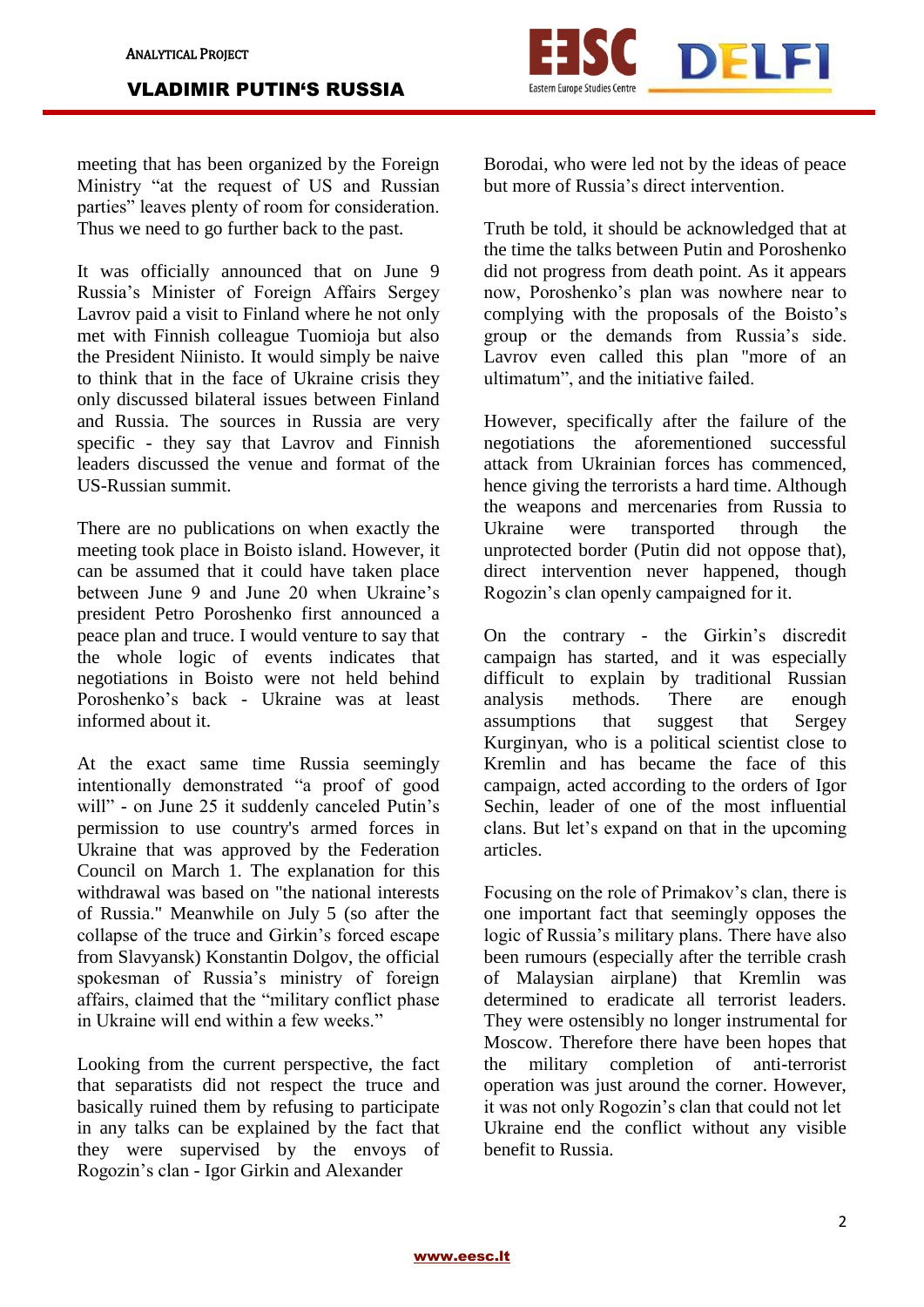

## **After the tragedy - diplomatic activity**

At the end of July, after the Malaysian plane shoot-down over Donbass, the US organised a traditional annual Aspen Security Forum in Colorado. The whole US foreign policy elite participated in the event including political heavyweights such as the former Secretary of State Madeleine Albright and Condoleezza Rice, the former Secretary of Defense Robert Gates, various other former and current representatives of the US administration and the most influential foreign policy experts.

Aspen discussion witnessed a wide spectrum of opinions on how to deal with Russia, but some sources state that behind the scenes the Boisto group's plan was brought up again despite the fact that even now, at least formally, it is not supported by Obama's administration and the majority of US foreign policy elite.

However, at the other side of the Atlantic Ocean, Finland (Boisto group's facilitator) took a sudden initiative. Initially the country stood for stronger opposition to sanctions against Russia, but after the Malaysian passenger plane tragedy Finland changed its mind, and agreed that it was crucial to take action. But when Russia announced the retaliatory sanctions, Finland started a buzz around the negative impact they will have on countries economy, and president Tuomioja announced that the sanctions to Russia will be "gradually canceled".

On August 15, when the whole world was discussing the threats of the alleged Russian humanitarian convoy, Niinisto arrived to Sochi. He met with Putin and publicly opened up about the need to address the crisis in Ukraine. Immediately after that Niinisto went to Kiev to meet with the Ukrainian president Poroshenko. On September 19 Poroshenko announced the negotiations with Putin (that were planned in Minsk after one week) and his new peace plan.

Immediately after that Russia showed an unexpected sign of good will to Finland - made

a few exceptions in the retaliatory sanctions that included lactose-free milk and milk products for allergy sufferers. Experts immediately noted that this exception was made for one particular company - the Finnish giant "Valio", which has the lion's share of the country's food export to Russia. Ostensibly this exception would allow the company to renew at least 10 percent of its export to Russia.

By the way, in terms of the clan battles in Russian government and the fact that Putin and the top leadership are not necessarily always the ones who make all the decisions, it is worth noting that "Valio's" export (which has been renewed in August) suddenly began to experience difficulties on Russian border, at least temporarily. Allegedly some documents were missing. Although Putin had no apparent reason to complain about Finland's behavior.

But let's get back to the peace talks. Since mid-August, there have been signs from Russia's side that it may be ready for a peaceful solution, so the negotiations in Minsk seemed very promising in the international arena.

Anders Aslund, the famous Swedish expert on Russian and Ukrainian affairs, publicly stated that Putin will be willing to negotiate the truce in Minsk. As an argument for that he named the elimination of Girkin, Borodai and one other terrorist warlord - Igor Bezler.

#### **Forced to accept Russia's terms?**

However, on August 24, not Russian mercenaries but the regular heavily-armed soldiers invaded Ukraine and started to push Ukrainian troops from their occupied territories in Donetsk and Lugansk.

What is that? A sign that Russia can only be understood by reading the famous book "1984" written by George Orwell, as commented by Timothy Snyder, a famous American expert on Eastern European affairs? Or maybe yet another proof of Putin's insincerity?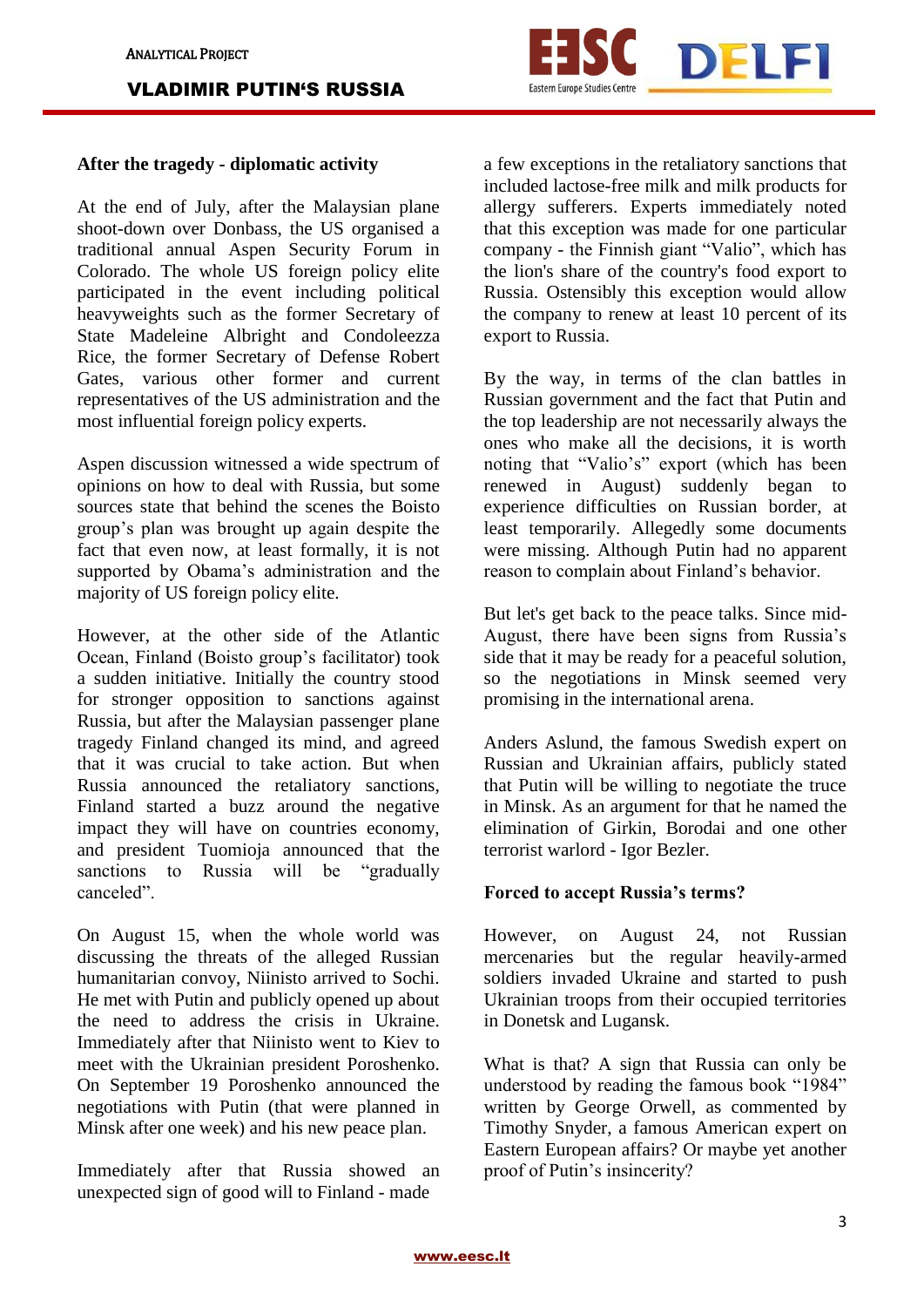

I believe that this was a deliberate and consistent policy that the Russians describe using the term "prinuzhdienyjie k miru". There is no direct translation to other languages but it basically means "partner coercion to agree to the imposed conditions of peace talks".

And most importantly, this scenario of limited invasion of regular army units was acceptable to all clans. To the agents of war it was acceptable because of the impact on Ukraine's forces and their desire that Russian troops finish the occupation of at least the Eastern part of Ukraine. For the architects of peace talks it was acceptable because this limited invasion actually increased Ukraine's and the West's determination to be more flexible if instead of further military escalation of the conflict the truce was proposed.

Knowing that even after the Russian invasion things went in the direction of peace instead of war (diplomatic efforts to achieve peace did not stop even when Poroshenka and Putin failed to reach an agreement in Minsk), it can be assumed that the aforementioned "prinuzhdienyjie k miru" scenario was the actual one.

Although on August 29 Putin allegedly said to Jose Manuel Barroso (the president of European Commission) that he could "occupy Kiev within two weeks" if he wanted, on September 1 the contact group held another meeting in Minsk during which the separatists announced what conditions were necessary for them to agree to leave Donbass to Ukraine.

As a matter of fact, Alexander Zakharchenko, the new Prime Minister of the so-called People's Republic of Donetsk, denied that separatists could be willing to refuse the idea of separation from Ukraine. However, on September 3 Poroshenko called Putin again. After the conversation he announced that the truce agreement was reached. Shortly after that Putin addressed the Donbass separatists to ceasefire and announced his 7-point peace plan. On

September 5 the official truce agreement was signed in Minsk although some separatists stated again that it does not mean that they completely refuse the idea of separating from Ukraine.

## **Who does Putin listen to?**

Such a long story of all the efforts paid to hold the negotiations which, at first glance, is not related to Russia's government clans, is necessary to illustrate that Russia, which was actively fighting in Donbass (with efforts from Rogozin's, Chemezov's and Ivanov's clans), basically never rejected the idea of truce and diplomatic solution, and actively aimed for it. Because other government clans were also pursuing that - even the big part of those who not only supported Crimea's annexation but directly contributed to it. Clans' balance turned the other way after the Crimea.

It can explain why back in May, after the behind-the-scenes negotiations with the West, Putin encouraged Donbass separatists not to hold a referendum on the separation, and later did not recognize its results, unlike in the Crimean case. In addition to that we can go further back into the past and remember that immediately after Lavrov's and John Kerry's (US Secretary of State) negotiations in London on March 14 (so before the referendum in Crimea) Russia announced its peace roadmap.

This plan from March can be divided into several main points that are still visible in both Boisto group's proposals and separatists' conditions on leaving Donbass to Ukraine that were presented in Minsk. Among them were the following conditions: making Russian language the second official language, Ukraine's neutrality liabilities (in other words - not joining NATO), country's federalization (or in the current case - a wide autonomy of Donbass) that would provide regions to independently develop economic ties with Russia, even if Ukraine signed a free trade and Association agreements with the European Union. Moreover, there shall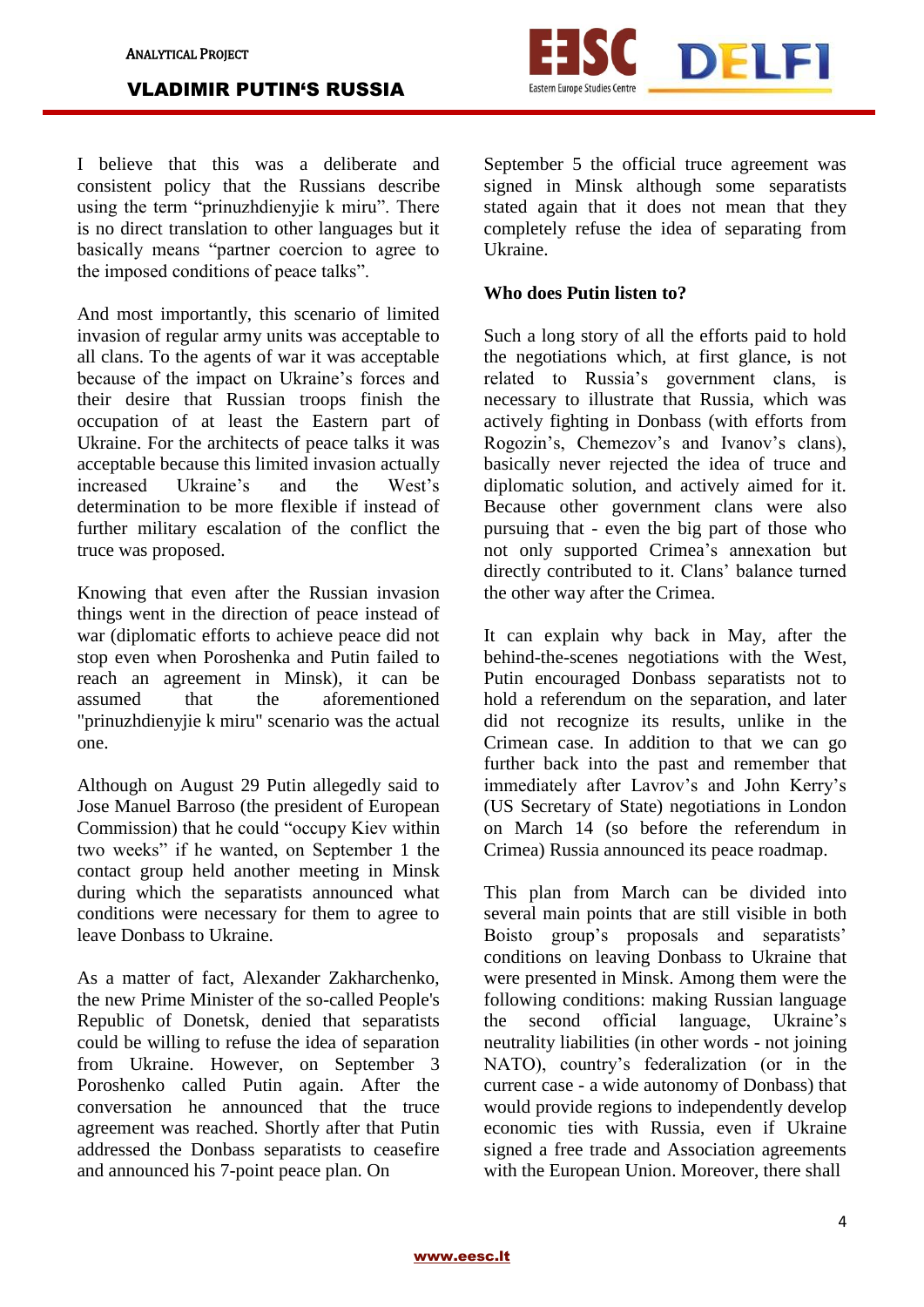

be some negotiations on Crimea's status, more specifically - validation of Russian annexation.

It would be fairest to call this a plan of Primakov, not Putin who does not interfere (at least not actively) Rogozin's clan and its allies to seek completely opposite goals.

Primakov himself, who turns 85 years in October, currently does not hold any official positions in government. In February 2011 he resigned from a very influential position of the President of Russian Chamber of Commerce and now is "merely" a chairman of the board at the military-civilian concern RTI and the study research centre manager (which he established himself) at the Russian Academy of Sciences. However, as we noted in the first essay of "Putin's Russia" series, the official positions in Russia do not necessary reflect the real power and influence.

For instance, Primakov's influence can be perfectly illustrated by the fact that he was was chosen to present in detail the decision to cancel the permission for Putin to use armed forces in Ukraine on TV channel "Rosija 24".

Primakov basically announced a few things: further escalation of the conflict is not only unnecessary to Russia but also harmful for a couple of reasons. First of all, it would seemingly destroy the relationship with the West, and Russia is not ready for that. Also because the state is standing behind in terms of technology. Secondly, in a strategic sense it would be beneficial for Russia if US and Europe distanced from each other, and the events in Donbass result in quite the opposite - these Western allies are closer than ever. To add more, Primakov strongly criticized Rusian media that uses propaganda (Primakov used this exact term!) and acts as if it was preparing the country for war, while the war is the last thing this country needs. The permission to use armed forces in Ukraine was purportedly authorised specifically for the Crimean situation.

These words of Primakov were one of the hottest topics in Russia for a few upcoming days.

## **Who is a real author of the peace plan?**

But let's get back to the so-called Boisto's group and its peace plan who basically led to the second try of truce and peace talks in Ukraine. By the way, some of the Ukraine's Parliament members directly linked Putin's peace plan (that was announced in September) to Boisto group's plan.

To start with, it is important to understand who were these Russian experts and political scientists who coordinated this plan together with American colleagues. One of two chairmen of the group (it was managed by one American and one Russian) was Alexander Dynkin, the director of the Institute of World Economy and International Relations (IMEMO). There are plenty of reasons to consider IMEMO one of the influence structures of Primakov and his clan, but Dynkin was Primakov's advisor back then when he lead Russian government. He was then seen as a very close figure to Primakov's environment.

In the group you will also find Vyacheslav Trubnikov, the former Director of Russian Foreign Intelligence Service and currently the First Deputy of Foreign Minister of Russia. Primakov first promoted his companion Trubnikov to be his deputy in Russian Foreign Intelligence Service where Primakov held the Director's position, and when he resigned - Trubnikov became his successor. Another member of the group is Alexey Arbatov. He is also close to Primakov's environment and is the son of Georgy Arbatov who was Primakov's companion and friend back in Soviet Union days.

IMEMO is represented by yet another two members of Boisto's group - Fyodor Voitolovsky and Andrey Ryabov. Another member of the group is Artion Malgin, vicerector at Moscow Institute of International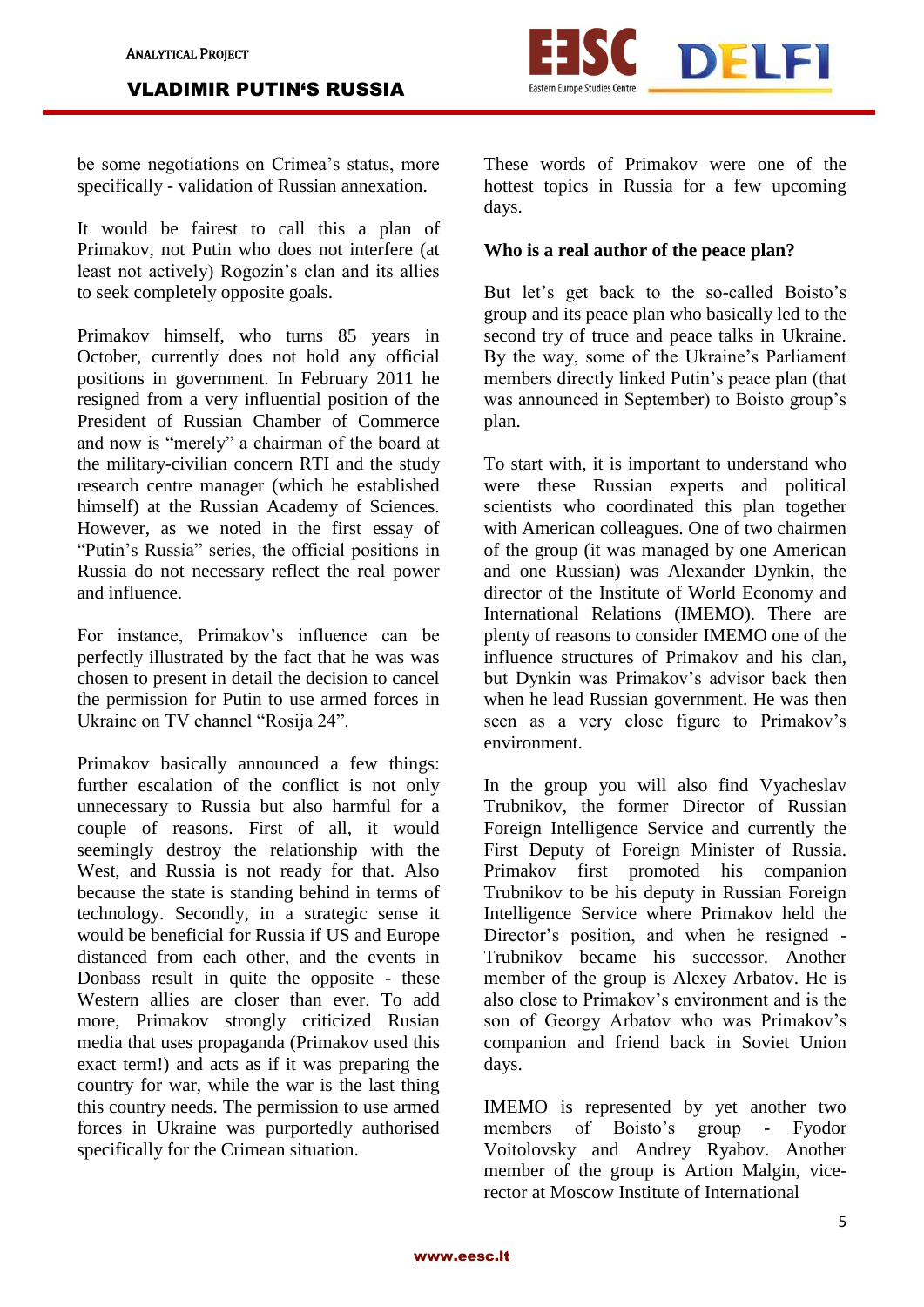

Relations and a member of Russian Council of International Affairs - yet another structure close to Primakov.

The seventh member of this group from Russia's side is Victor Kremenyuk, director at the Moscow's Institute of U.S. & Canadian Studies. Back in 2007 he became a member of the group "Russia-US. A look into the future" which was established by Primakov and Henry Kissinger, a patriarch of American foreign policy. By the way, in terms of Russian government clans, it is interesting that namely Kremenyuk, not Sergey Rogov, (who is the director at the Institute of US and Canada) is the one working with Primakov.

All this information confirms the spreading claims in Russia that Primakov is the one hiding behind the curtain of Boisto's group. It is him who, although not directly involved in the talks, exploits the old relationship not only with Kissinger but with other member of the group "Russia-US. A look into the future" in US (one of them is Thomas Graham, the chairman of Boisto's group from US's side). In order to make this plan work and reach what has been openly said at the TV channel "Rosija 24" and later in his essay in a newspaper "Rosiskaja Gazieta", the former Russian prime Minister skillfully exploits all his connections and influence both in Russia and in the international arena.

# **Primakov and the "reset" policy**

Truth is, no one should be fooled by the apparent peacefulness of Primakov, his willingness to cooperate with the United States and other major countries of the Western world, and even a public acknowledgment that destroying the relationship with the West would be inexpedient to Russia also in terms of technological backwardness.

It can be argued that Primakov or at least his clan largely controls Russian foreign policy. Lavrov, the current minister of Foreign Affairs, is a member of Primakov's clan and the one

who published the aforementioned Russia's peace roadmap on March 14 as well as preparing the ground for negotiations of Boisto group in Finland. Igor Ivanov, Lavrov's predecessor, is also linked to Primakov's clan and even his personal environment. He took over the leadership of state's diplomacy from Primakov himself.

So Primakov and his clan have been shaping Russian foreign policy at least since 1996, when Andrey Kozyrev, who sincerely advocated the genuine partnership with the West, resigned from his post. This influence was determined not only by the posts of Minister of Foreign Affairs but various other structures and the power of Primakov's clan itself.

How should Russian Foreign Policy towards US be seen after the resignation of Kozyrev? I would dare to say that the answer is unambiguous - since that time the talks about any cooperation rather than confrontation with the West have remained only talks.

However, it is worth to separately discuss, for example, the situation since 2007, when Primakov and Kissinger established the abovementioned group "Russia - USA. A look into the future". From the very beginning the group significantly contributed to forming the agenda of the US-Russia bilateral relations. However, it did not prevent Russian aggression in Georgia in 2008.

What is more, this group largely contributed to the implementation of the so-called "Restart Policy" after the war in Georgia. The creation of the All-party Commission for US policy towards Russia was announced on August 1, 2008, a few days before the start of Georgian war. A few direct member of the group "Russia-US. A look into the future" became members of the Commission. And Kissinger, inspired by relations with Primakov, formed the Commission using the forces of the promoters of the Nixon centre (currently the Centre for the National Interest), where he was and still is the honorary chairman, and other advocates of the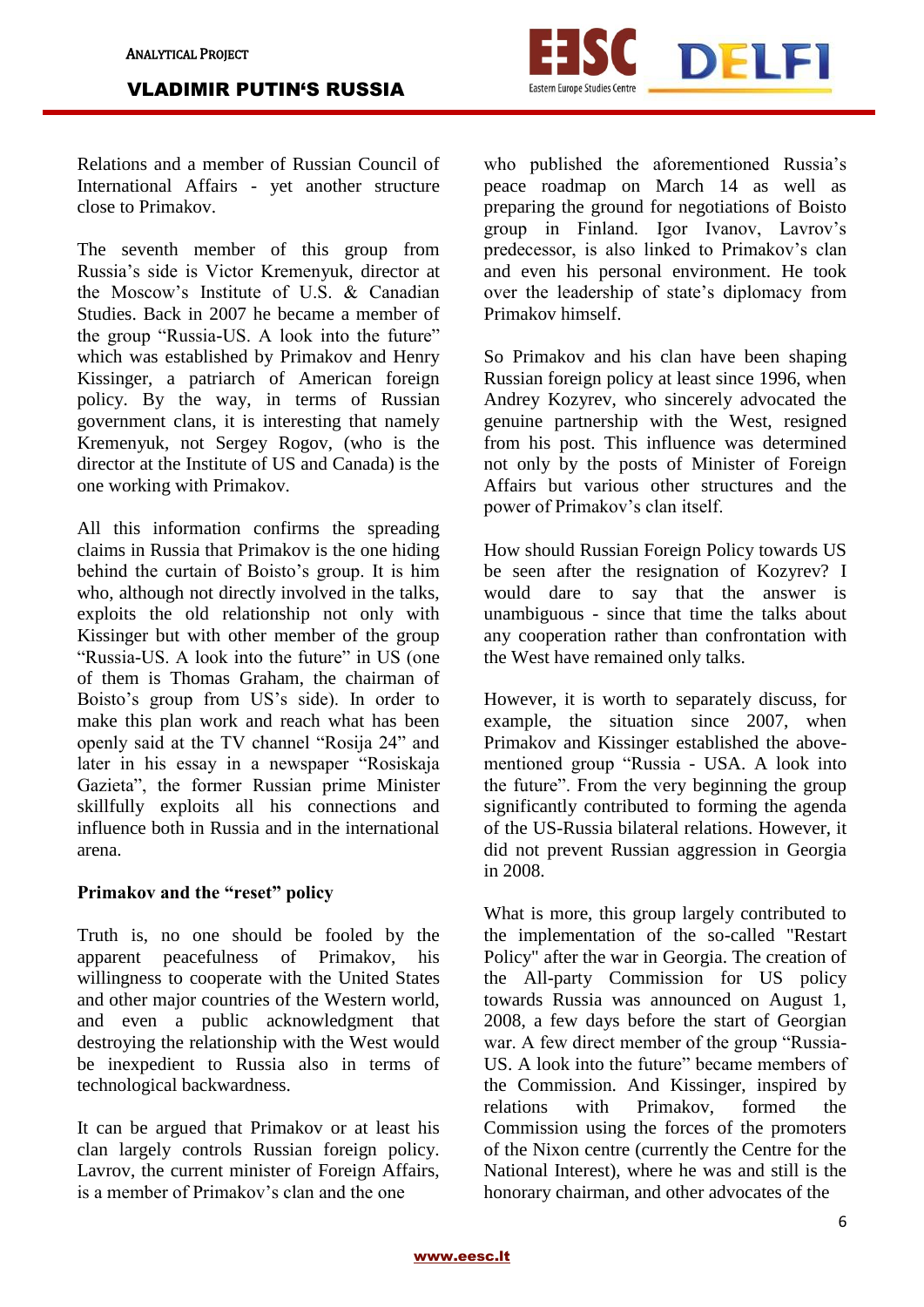

so-called "realist" school of thought (as opposed to the "idealist" school of thought).

Despite the war in Georgia in March 2009, the commission published a report "The Right Direction for U.S. Policy towards Russia" that has become the ideological basis for the "Reset Policy". Primakov and Kissinger from the aforementioned group "Russia-US. A look into the future" helped popularize this policy in Moscow. The confidence in successful cooperation was also boosted by the hopes that the new Russian President Dmitry Medvedev will lead the country to the direction of democracy and collaboration with the West. In the first essay of this series we discussed the reasons why, from the perspective of Russian government clans, it is a fundamental mistake.

## **Collaboration or influence?**

After two years it became clear that the hopes of the supporters of Russian engagement strategy failed. At the end of Medvedev's term there have been lots of open talks about the failure of the "Reset policy" and public discussions on the necessity to abandon this policy.

But well before that Primakov and his comrades had already created yet another structure called Euro-Atlantic Security Initiative both in Russia and in the other parts of the world. Truth be told, the former Prime Minister is not among the participants of the forum that was formally created in December 2009 by the initiative of the Carnegie Endowment for International Peace. However, the project's chairman from Russian side was the above-mentioned clan member Ivanov (the former Minister of Foreign Affairs). The main participants from Russian side were Dynkin, Trubnikov and one other person from Primakov's environment - Vladimir Lukin who is Russian President's authorized representative for human rights.

By the way, Lukin's name in this respect is important because in 2007 he founded Russian-American Round Table of democracy and human rights issues together with Jessica

Mathews who was the official author of the idea of the Euro-Atlantic Security Initiative and the president of the Carnegie Endowment for International Peace.

Meanwhile, various people became participants of the Euro-Atlantic Security Initiative. Not only the architects of the US "Reset Policy" (that was initiated by Kissinger and Primakov) former US Senator Sam Nunn, the country's retired general Charles G. Boyd, but many Europeans as well - the former German defense Minister Volker Ruhe, the country's former deputy foreign minister, current head of the Munich security Conference Wolfgang Ischinger, the former British Minister of Defence Desmond Brown, former Turkish Minister of foreign affairs Hikmet Cetin, and lots of other former high-ranking European politicians and diplomats (in the context of Boisto group we should note Finnish diplomat Rene Nyberg ) as well as industry representatives.

The interesting thing is that, for example, one particular participant in the Euro-Atlantic Security Initiative - Olexander Chaly, who is the former Ukrainian deputy Minister of Foreign Affairs, published his peace plan in the website of the Russian International Affairs Council's (that is related to Primakov) journal "Rosija v globalnoj politikie". The plan in many ways resembled Lavrov's peace plan that was published on March 14 after the meeting with US Secretaty of State John Kerry.

Meanwhile, in May this year, after the intensive international behind-the-scenes negotiations and finally reaching public Putin's disapproval of Donetsk's referendums and not recognizing their results, another participant in the project - Ischinger - was appointed the OSCE's mediator of the negotiations between Ukraine's government and Donbass's separatists. However, he resigned from the position without reaching any tangible results. Nevertheless, diplomatic sources state that Ischinger has also worked behind the scenes of the Boisto group's